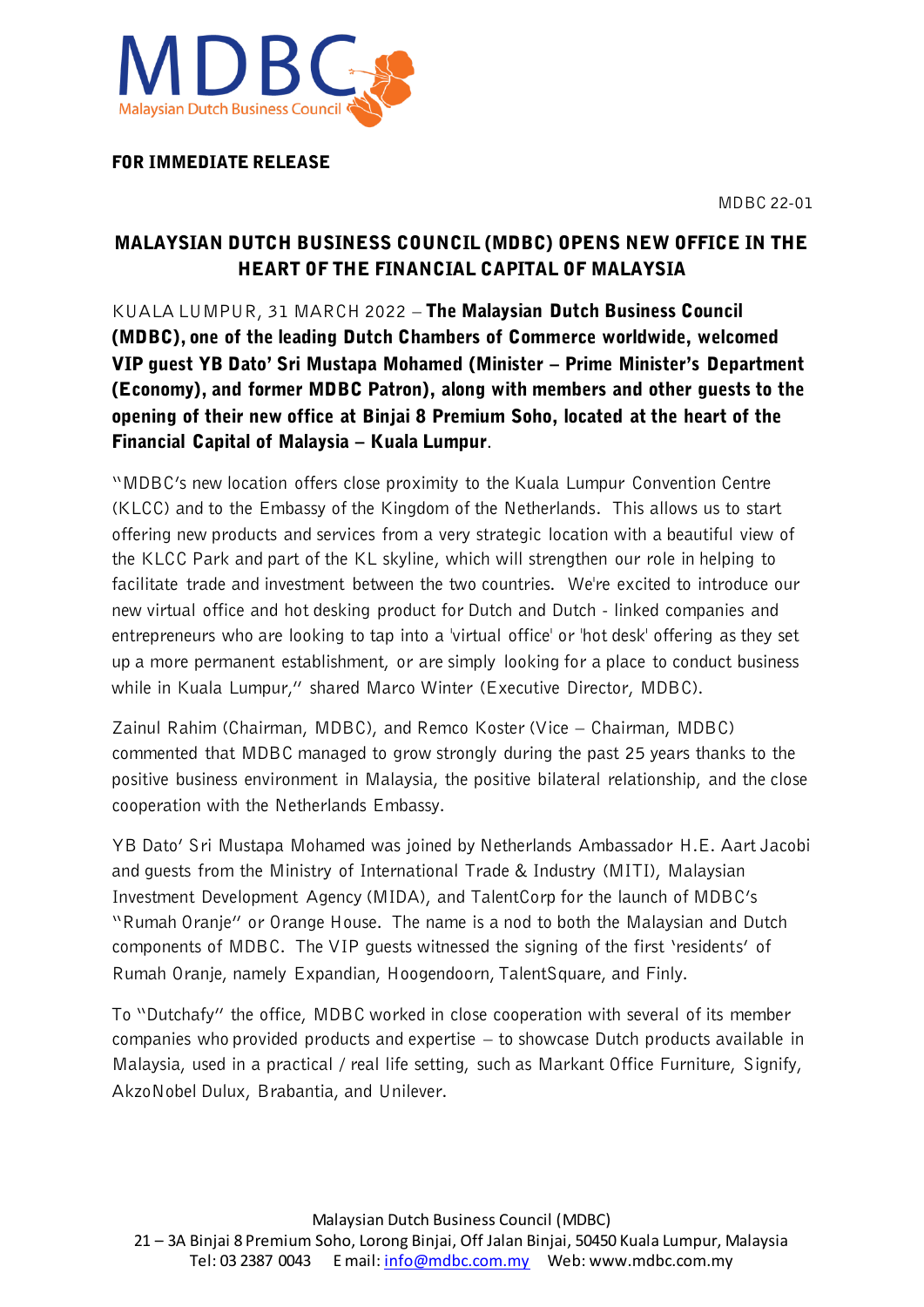

In addition to the formalities, thanks were given to the companies who had supported the office warming – HEINEKEN Malaysia, Uhrenholt, Delfi Marketing, Albatross Exim, and Unilever Malaysia.

"The Netherlands is always among the top contributors of FDI to Malaysia. We were, in fact, the top source of FDI in 2021. We know that the strong, long standing bilateral relationship between our countries will continue to flourish. MDBC will continue to facilitate this partnership. We are confident that Rumah Oranje will help us provide an even softer landing for Dutch entrepreneurs entering the local market," said Marco Winter.

MDBC was the second Dutch Chamber in the world to receive the NLinBusiness quality mark. It is a signal to Dutch entrepreneurs that they can be guaranteed a 'soft landing' in Malaysia when entering the local market. As a major trading partner for Malaysia, the Netherlands considers Malaysia a key market. In addition to being ideally located as a manufacturing hub for the ASEAN and wider Asian market, Malaysia consistently ranked among the top 20 in the World Bank Doing Business report for ease of doing business.

For more information or to get in contact with an MDBC representative, visit [www.mdbc.com.my](http://www.mdbc.com.my/) or call +603 – 2387 0043.

-ends-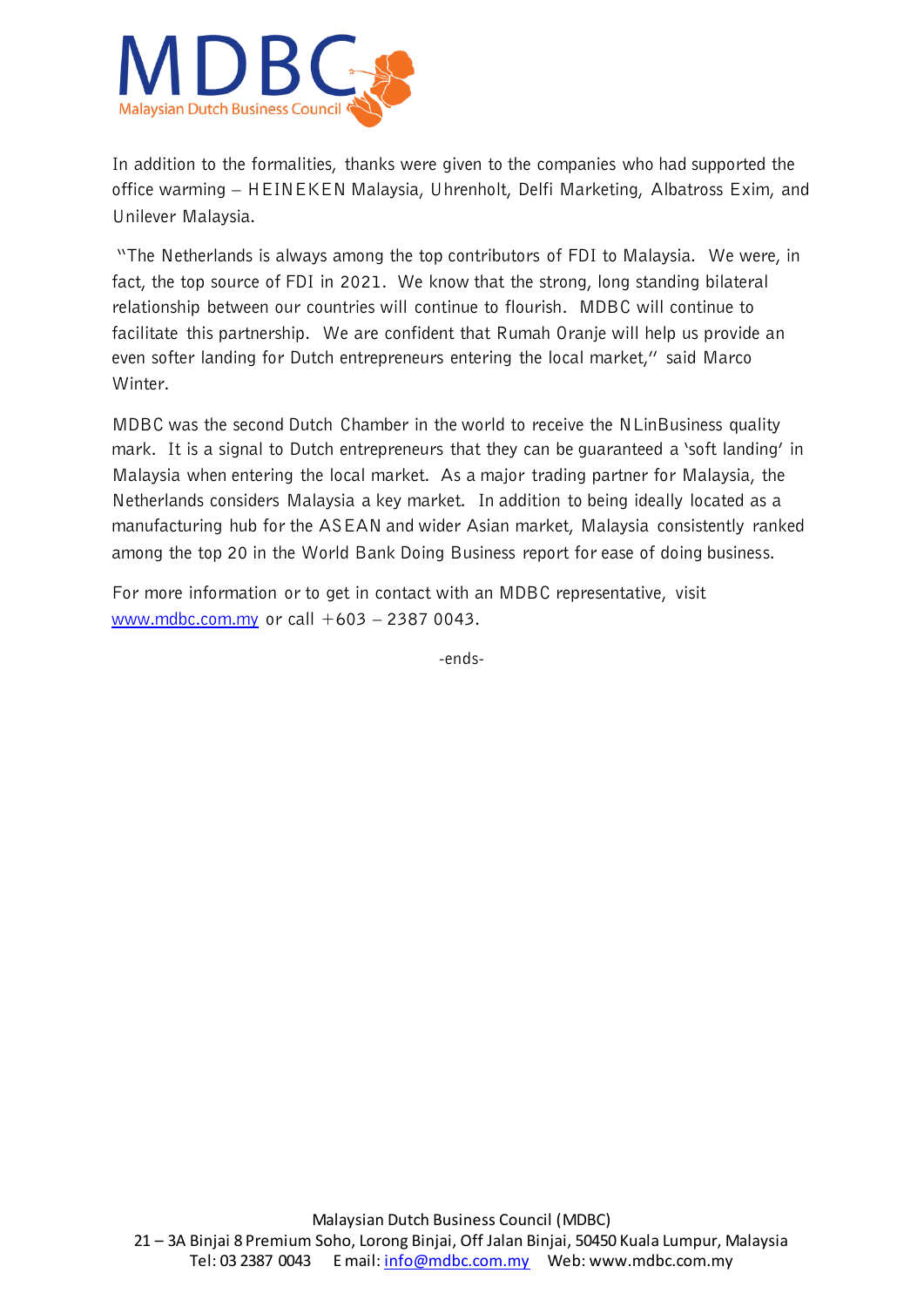

## Photos





#### Captions:

Top: View of KLCC Park

Bottom left (l to r): Remco Koster (Vice – Chairman, MDBC), YB Dato' Sri Mustapa Mohamed (Minister – Prime Minister's Department (Economy), and former MDBC Patron), and Marco Winter (Executive Director, MDBC) cutting the ribbon to officially launch MDBC's new premises at Binjai 8 Premium Soho.

Bottom right: VIP guests witnessing the signing of the first few Rumah Oranje residents – Expandian, Hoogendoorn, TalentSquare, and Finly.

Malaysian Dutch Business Council (MDBC) 21 – 3A Binjai 8 Premium Soho, Lorong Binjai, Off Jalan Binjai, 50450 Kuala Lumpur, Malaysia Tel: 03 2387 0043 E mail: [info@mdbc.com.my](mailto:info@mdbc.com.my) Web: www.mdbc.com.my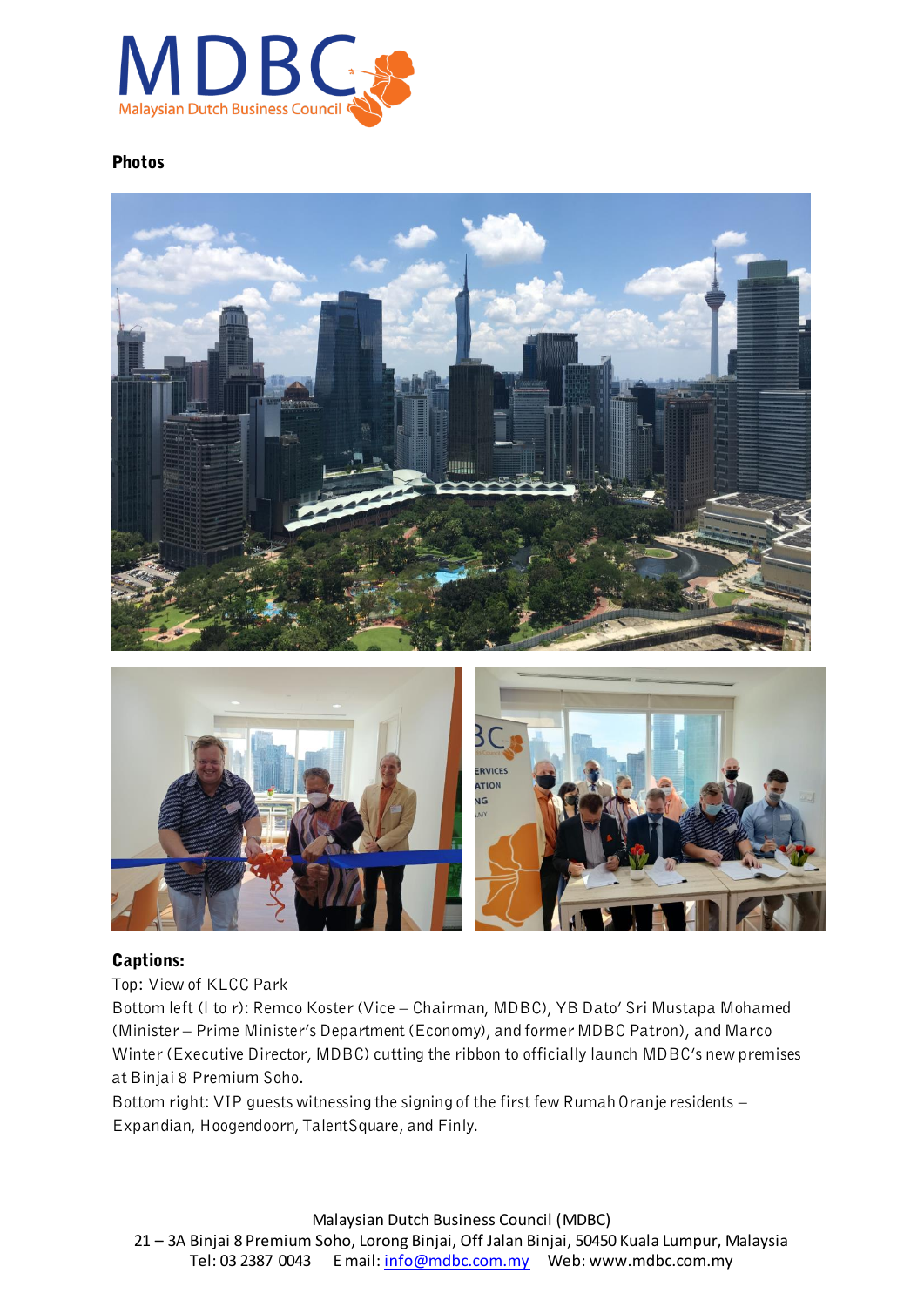

## About MDBC

The Malaysian Dutch Business Council (MDBC) is all about providing business services, representation, and networking. We forge business ties between Malaysia and The Netherlands. Established in 1996 by Malaysian and Dutch companies, MDBC is a private, well established, trade support organisation with over 280 member companies. It is considered one of the most active councils in Kuala Lumpur and in Malaysia as a whole.

In 2021, MDBC won the 'Best Bilateral Business Services Provider – Malaysia' award from APAC Insider. In 2019, MDBC became the second Dutch Chamber in the world to receive the NLinBusiness quality mark. In addition to being acknowledged as a 'best – in – class' leader, MDBC is now officially a member of the new NLinBusiness network of business hubs. This is a sign to Dutch entrepreneurs that they can be guaranteed a 'soft landing' in Malaysia as they seek to enter the Malaysian and / or wider ASEAN market. In 2018, MDBC won the APAC 2018 International Chambers of Commerce Membership Engagement Program of the Year Award.

With the audacious goal of becoming the full - fledged service provider for all members and businesses with Malaysian – Dutch links, the MDBC achieves its high standards through the successful execution of its three objectives (Business Services, Representation, and Networking). Our core values are to be Entrepreneurial, Independent, Accessible, Responsible, and Service Oriented.

## BUSINESS SERVICES:

MDBC provides business services and information to our members. MDBC assists members and newcomers to the Malaysian market on issues related to setting up a company or a representative office here. MDBC keeps members updated on the latest developments in the business world and members' news through our quarterly magazine (the MDBCONNECTS), the organisation of informative & educational events and through this website, electronic newsletters (the  $e -$  Update), and e mails. MDBC also publishes a Business Directory every 18 months.

## REPRESENTATION**:**

MDBC serves as a link to other bilateral Business Associations and Chambers of Commerce. We participate in a dialogue amongst European Union member states in Malaysia and in  $EU -$  related programs. We also have established relations with various government institutions. The common business interests of our members, as well as individual needs of companies, are voiced through MDBC to the appropriate authorities in